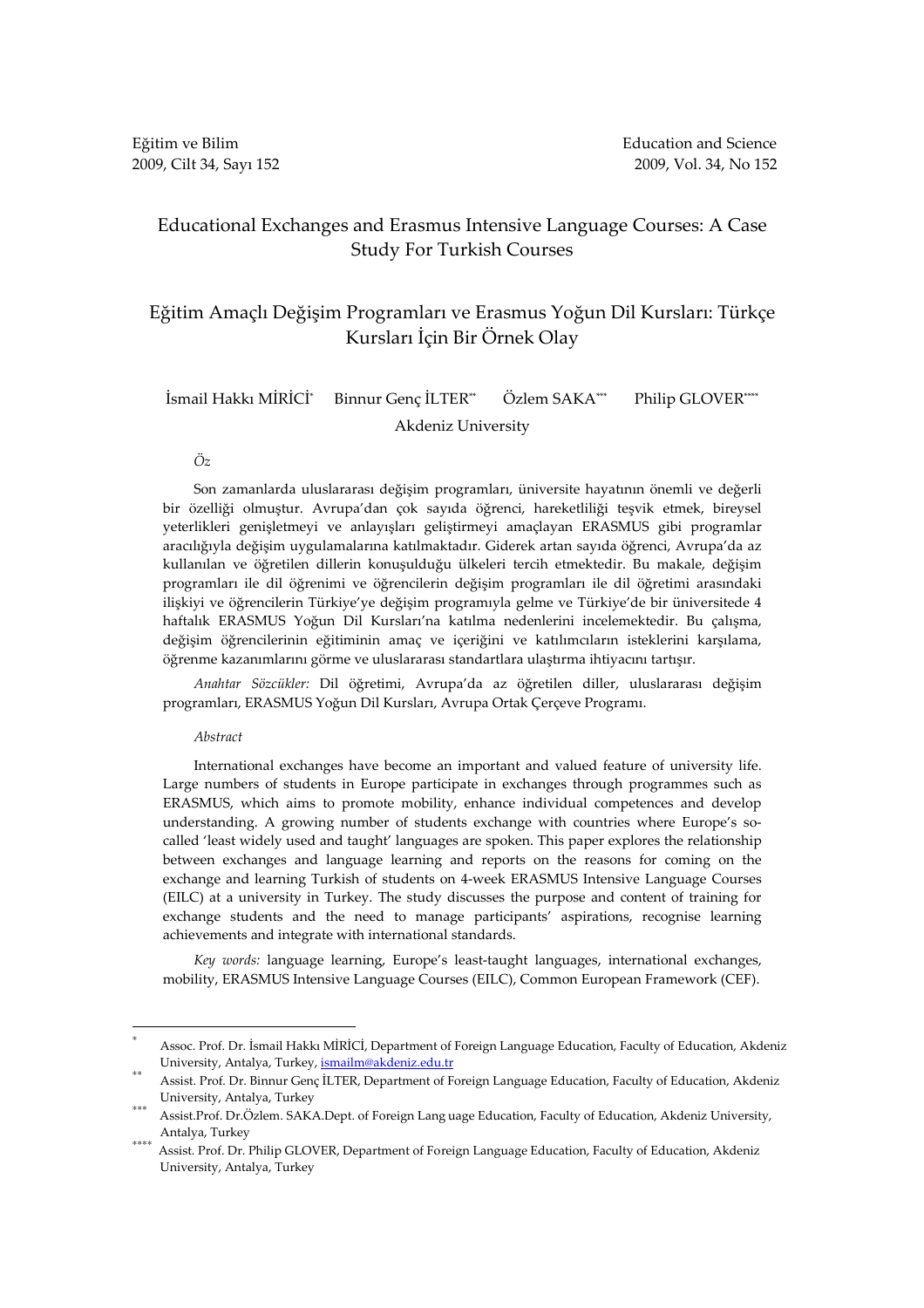### Introduction

International exchanges have a long history and have developed rapidly in recent years (Byram and Feng, 2006, Teichler, 2004a, Messer and Wolter, 2006, Wierstra et al., 2003). The ERASMUS programme enables large numbers of students throughout Europe to take part in exchanges. ERASMUS participating countries consist of the 27 EU member states as well as Iceland, Liechtenstein, Norway, and most recently Turkey. The ERASMUS experience is seen as playing an important role both in the lives of participants and in the development of higher education in Europe. ERASMUS has been called 'the key element' in the internationalisation of higher education in Europe (Maiworm, 2001: 459). This internationalisation envisages the creation of a 'European Higher Education Zone' by 2010, promoted within the EU by the Lisbon research strategy and in the wider Europe by the Bologna Process. These measures aim to develop a 'Europe of Knowledge' in order to stimulate economic growth and social cohesion (Corbett 2003: 326).

The aims of ERASMUS programmes include promoting mobility, developing individual skills and competences and enhancing international understanding (Papatsiba, 2005: 174). A reading of the literature identifies exchange aims in three categories each with two subcategories, as summarised in Table 1.

| Table 1. |                              |
|----------|------------------------------|
|          | <b>ERASMUS Exchange Aims</b> |

| Category of aim | Sub-category                                   |
|-----------------|------------------------------------------------|
| Mobility        | Adaptive, contrastive or integrative education |
|                 | Future Employment                              |
| Competences     | Formal study, qualifications                   |
|                 | Knowledge and life skills                      |
| Understanding   | People (self and others)                       |
|                 | Change of outlook                              |

ERASMUS seems to have been successful in facilitating mobility both in education and in subsequent employment. The number of ERASMUS students grew from about 10,000 in 1988-9 to 100,000 in 1999-2000 (Maiworm 2001: 464). Just over 144,000 students from 31 countries participated in 2004-5 (Commission, 2006a). Three types of student mobility in education have been identified: 'adaptive', where study abroad is part of a search for a better education or life through migration; 'contrastive', where study abroad represents a desire for different educational experiences; and 'integrative', where study abroad is part of a desire to join a wider international community (Teichler and Gordon, 2001: 400, Wierstra et al., 2003). Students who study on exchanges are subsequently more likely to work abroad as 'study abroad triples the likelihood of being employed abroad'. Even though most former exchange students find work in their home country, 'a substantial number of graduates employed at home report international job assignments for which the formerly mobile students turn out to be better prepared than those having only studied in the home country' (Teichler and Jahr, 2001: 456-7).

ERASMUS exchange programmes also seem to have successfully developed students' competences both in terms of formal study and wider knowledge and life skills. As such, 'ERASMUS students believed that study abroad was most valuable in contributing to cultural enhancement, personality development and foreign language proficiency' (Teichler and Jahr, 2001: 447). Exchanges were found to be beneficial, providing gains in professional knowledge, experience of life and a new perspective on studies at their own institution (Stastna, 2001: 480). Exchanges improved language and communication skills for 'new individual stances and competences' and 'greater adaptability that was useful for professional purposes' (Papatsiba, 2005: 180).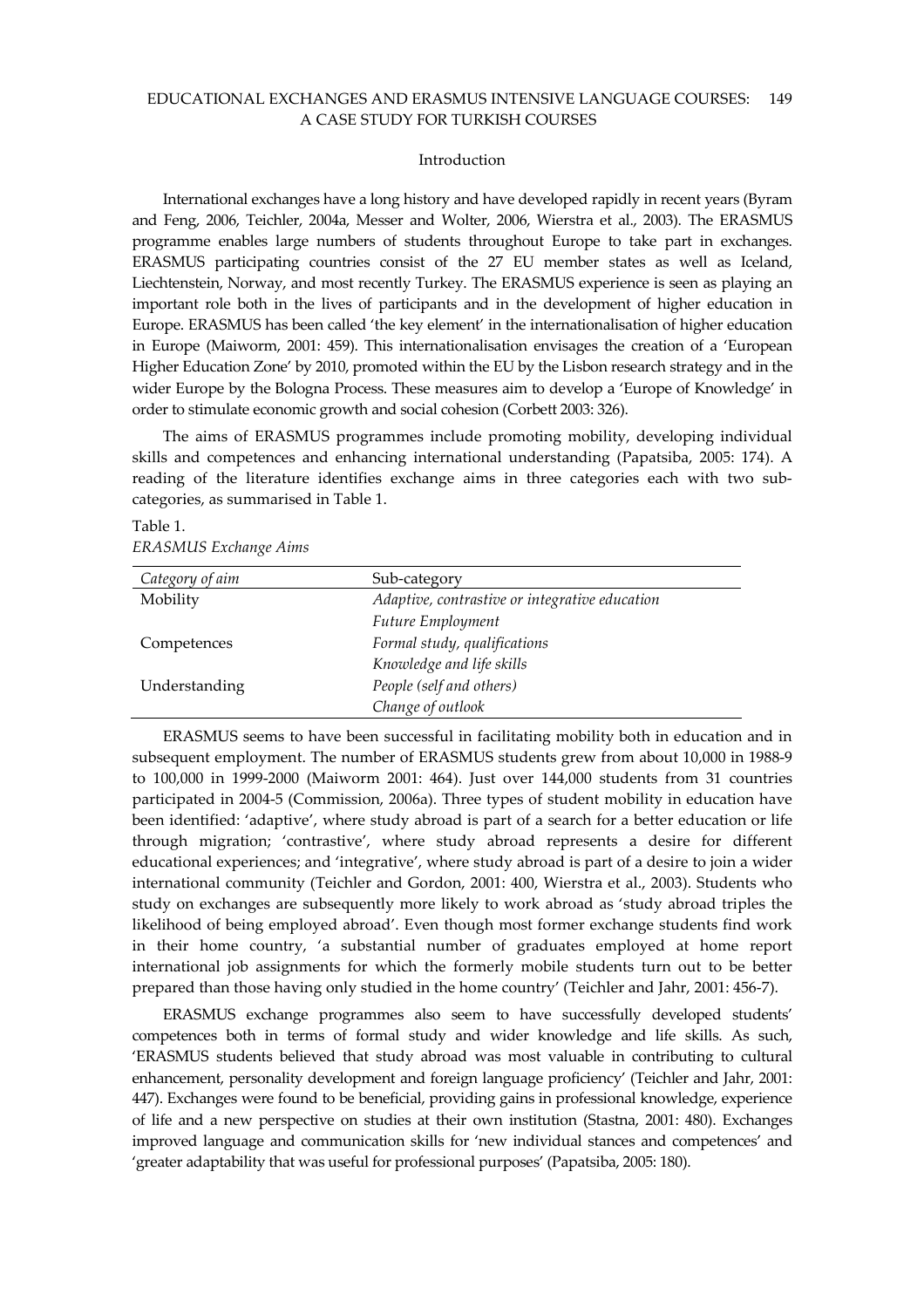# 150 İSMAİL HAKKI MİRİCİ, BİNNUR GENÇ İLTER, ÖZLEM SAKA and PHILIP GLOVER

An important issue in the enhancement of competences for exchange participants is the recognition of qualifications and study achievements. Teichler (2004b: 402-3) says recognition is seen as 'the most important criterion for the success of student mobility' by the European Commission, and considers recognition for about 80% of study to be a 'high degree of recognition', but even so 19% of students 'state serious problems in obtaining recognition'. Stastna (2001: 481) notes that in spite of the European Credit Transfer System (ECTS), 'recognition faces many prejudices'. Concern for standards may to lead to reluctance to accept the equivalence of a course followed in another country. One possible cause of reluctance could be the language through which the course is studied. The assumption is that university degrees from different countries are of similar value, and on this basis equivalence may not be an issue for a student from Turkey following a course at an Austrian university in English literature through the medium of English, or for a student from Holland following an economics course taught through English at a Turkish university. However, recognition problems may arise when the medium of instruction is the host language and a student's competence not enough to benefit from the course as a home student would. The extent to which a student can be said to have completed an equivalent course may be debatable. Recognition of study, then, is an area of potential risk for exchanges.

Exchanges can also develop understanding through increasing mutual knowledge and supporting personal growth. After ERASMUS exchanges students reported that they felt more versatile, and many had changed their opinions about the host country, but opinions 'neither became more positive nor more negative' suggesting that 'experience of the host country also means to get to know problems in more depth, and close encounters could reinforce both sympathy and antipathy' (Teichler 2004: 405). Nevertheless, having chosen the host country in the first place exchange students are likely to have a positive view of the host country, and it may be unreasonable to expect more positive rather than more knowledgeable views to emerge in many cases. There are, however, indications that some students encountered 'problems of integration abroad' with serious problems in contact with host country students. Only half the students reported satisfaction regarding contacts with host country nationals. Furthermore 18% felt that too much contact with students from their own country was a serious problem (Teichler 2004: 404). Language skills may well be a factor that influences integration in the host country.

### Language learning for exchanges

Language skills can be an enhanced competence resulting from an exchange, and are also an important means of achieving gains in understanding. A number of studies refer to language competences in exchanges (Teichler, 2004b, Teichler and Gordon, 2001, Teichler and Jahr, 2001, Hermans, 1997, Maiworm, 2001, Stastna, 2001, Corbett, 2003, Fernandez, 2005, Papatsiba, 2005), but fewer studies have looked in detail at the role of language in facilitating the outcomes of exchanges. Dlaska (1999) claims that studying a foreign language does not necessarily lead to academic success, suggesting that language preparation focusing on language for specific purposes is preferable to raising general language competence. Taillefer (2005: 520), however, in a study of cross-cultural and cross-linguistic issues, points out that the successful application of language skills on courses of study required 'a much wider social transformation' and not a simple transfer of linguistic knowledge. Furthermore Brumfit et al (Brumfit et al., 2005: 165-6) found language played an important and extremely positive role in the development of criticality amongst exchange students, and provided a 'unique experience' where overcoming the frustrations of language learning can lead to engagement 'with other insider cultures across the greatest barrier offered between cultures'. They concluded that: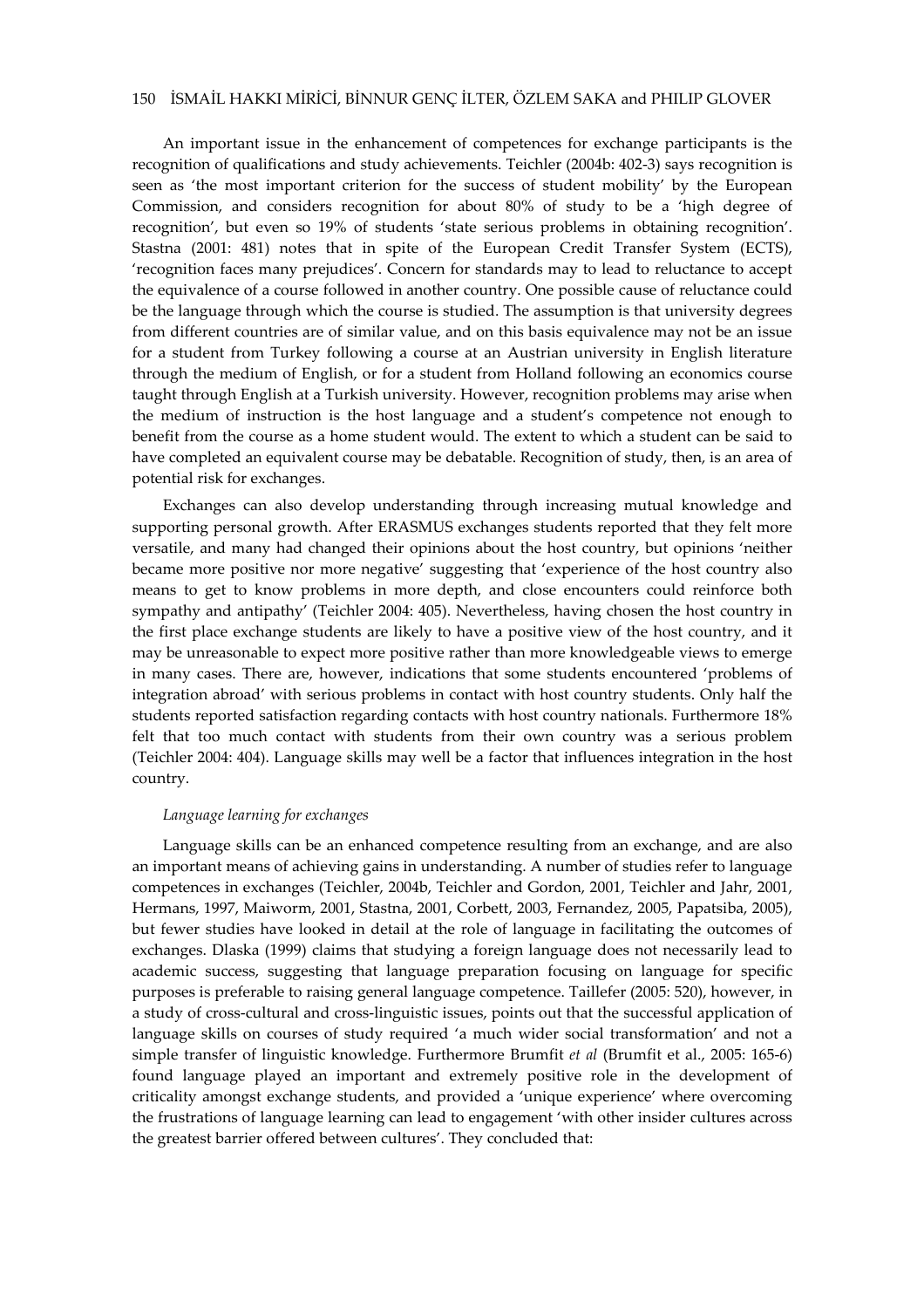'experience of language learning thus becomes not just a means of encountering the other cultures but a process of redefinition of self, a means of refining criticality by destabilising and restabilising the mechanisms through which we understand and communicate'.

International understanding achieved through an exchange, under certain conditions, may be part of participants' profound experience involving change and personal growth. Some students are successful 'in negotiating an identity defined by multiple senses of belonging' but success is not guaranteed (Papatsiba, 2006). The experience requires effort and commitment on the part of participants and involves a wide variety of positive and negative experiences (Ayano, 2006).

The enriching experiences reported in Brumfit et al (2005) were gained by students who already had a relatively high level of competence in the language of the host country. However, the most successful and satisfied exchange students are not necessarily those with the highest level of host language proficiency. Students with less proficiency who try harder to communicate in the host language have been found to be more successful than those with better language who resist contact with the host culture (Jackson, 2006). This suggests that the desire to learn the host language can contribute to the success of the exchange for individual students, even when low levels of language competence are involved.

Language skills may influence all the aims and outcomes in Table 1, namely mobility (travel, new places, survival), competences (study, knowledge, life skills) and understanding (personal growth and change). The ability to use a language supports mobility and is often a prerequisite for both education and employment abroad. Language skills are competences that may form part of certificated formal study, and may also be a life skill that contributes to knowledge and the quality of every day life. Language skills can also support international understanding by facilitating deeper knowledge and understanding of different cultures and by facilitating change or personal growth in individuals. The extent to which language skills can support exchange aims are likely to vary between contexts and individuals. One such context is in countries where Europe's least-frequently learned languages are spoken.

### Europe's least-widely used and taught languages

Some languages in Europe are used and learned more widely than others internationally. The growth in exchanges between EU countries has involved more exchanges involving countries where the 'least-widely used and taught' languages are spoken, presenting a considerable challenge to exchange participants and organisers alike. One response has been the provision of special language courses, known as ERASMUS Intensive Language Courses (EILCs), to support the learning of languages defined within the EU as least-widely used or taught.

EILC languages include most languages of ERASMUS participating countries apart from English, French, German and Spanish. The 24 EILC countries have a population of 306 million people, 55% of the 561 million people who live in all the ERASMUS participating countries (Eurostat 2004). In 2004-5 48% of ERASMUS students came from the EILC countries. The EILC countries hosted 40% of all ERASMUS students, however (European Commission 2006). Participants from the EILC countries were thus underrepresented in ERASMUS. Students from countries where French, German, Spanish or English are spoken were more likely to participate in exchanges, with 52% of all ERASMUS student participants but 45% of the total population. English, French, German and Spanish are often studied longer and to a higher level of proficiency all over Europe. A higher level of proficiency facilitates study in those languages, which is one explanation of why those countries are more likely to be involved in exchanges.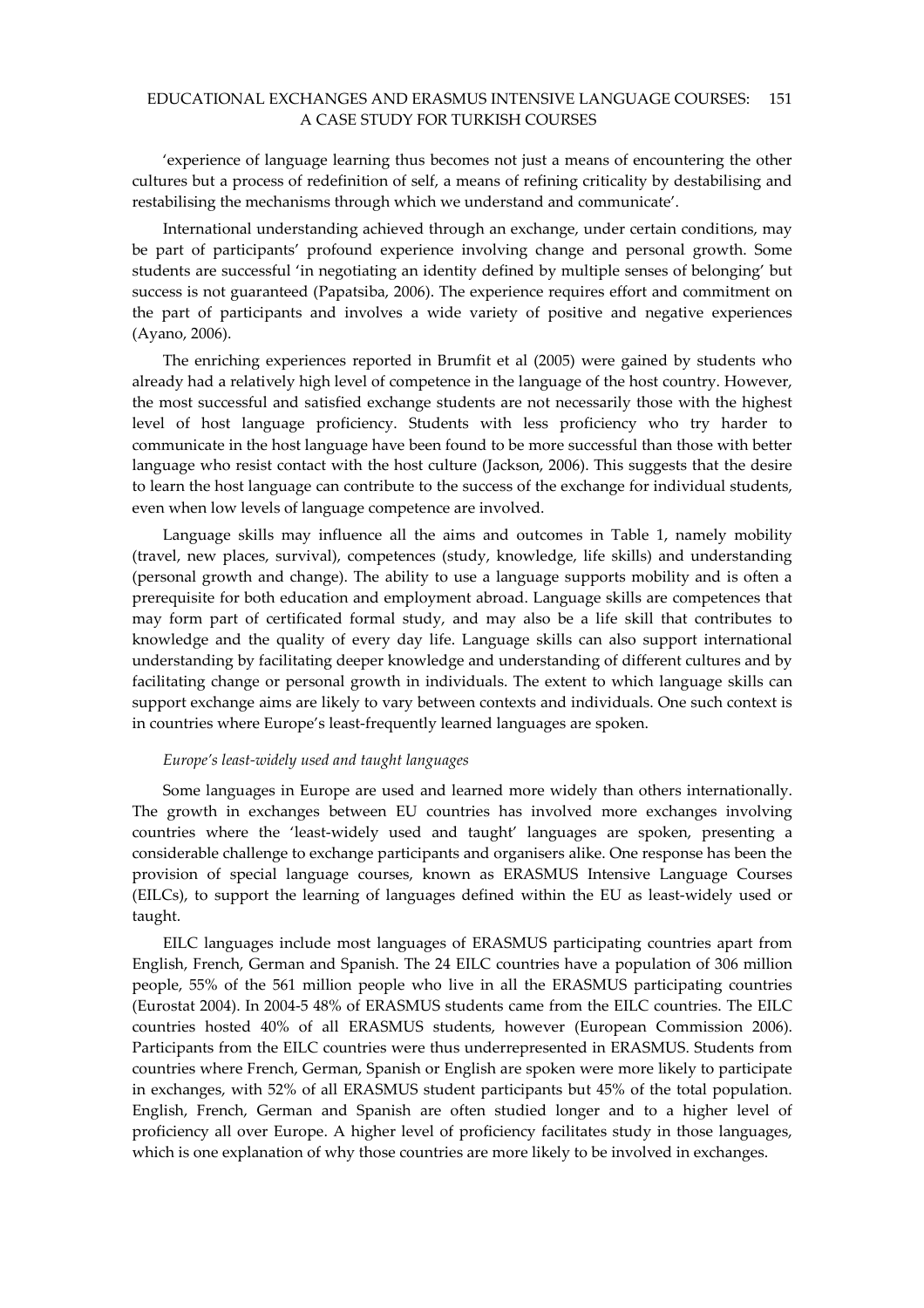# 152 İSMAİL HAKKI MİRİCİ, BİNNUR GENÇ İLTER, ÖZLEM SAKA and PHILIP GLOVER

EILCs last three to eight weeks and take place in the host country before the participants start their period of study at a host institution. The EILC institution is not necessarily the ERASMUS host institution. In 2006-07 EILCs were advertised in Belgium (Flemish Community), Bulgaria, Cyprus, Czech Republic, Denmark, Estonia, Finland, Greece, Hungary, Iceland, Italy, Latvia, Lithuania, Malta, the Netherlands, Norway, Poland, Portugal, Romania, Slovakia, Slovenia, Sweden and Turkey, 23 countries in all (Commission, 2006b: 165-6). There were over 10,000 participants in the first six years the courses were available (1999-2005), with 3,864 participants in 2005, less than 10% of the total number of students who went to EILC countries for their exchange. Encouraging the learning of EILC languages is seen as preferable to favouring the most-widely learned languages through the provision of more English-medium courses across Europe (Hermans 1997: 48).

# Method

ERASMUS exchanges with EILC countries are evolving rapidly. Their success can be enhanced by a better understanding of the various aims and intentions of the participants. Exchange participants have many different aims and outcomes for the exchange (Tarp, 2006), and the reasons participants choose a particular host country and want to learn the host language affect exchange outcomes.

This paper reports on a case study that used a combination of qualitative and quantitative methods to investigate participants' reasons for coming on the exchange and their reasons for learning the host language. The study aimed to answer three main research questions:

- 1. Why did these EILC participants choose the host country for their ERASMUS exchange?
- 2. Why did they want to learn the host language?
- 3. Do participants' reasons for learning the host language support their reasons for coming on the exchange?

Data for the study are from the 157 students who participated in a series of EILCs at a university in Turkey between 2005 and 2008. These participants represent a diverse group of students from 19 home countries, 95 female and 61 male. Most were visiting Turkey for the first time. They studied a wide range of subjects at their home university and were bound for different host universities, including the EILC host itself. 67% of the students came from other EILC countries, a higher proportion than the 48% of all ERASMUS participants from those countries in 2004/5.

The main data for the study come from responses to a questionnaire delivered to 84 students in 2007 and 2008. The main data were supported by interviews conducted with 26 of the participants in 2005 and written responses collected from all 157 students who participated in the courses between 2005 and 2008. In the first stage of the study students gave their reasons for choosing to come to Turkey in open written and oral responses elicited by questionnaire and group interviews. These responses were then used to develop a questionnaire about the exchange delivered in 2007 and 2008. The study compares responses to 14 questions that started 'I chose Turkey for my ERASMUS exchange because I want to …' with 13 questions that started 'I am learning Turkish …' Response options were 'yes', 'no' and 'don't know/ not sure'.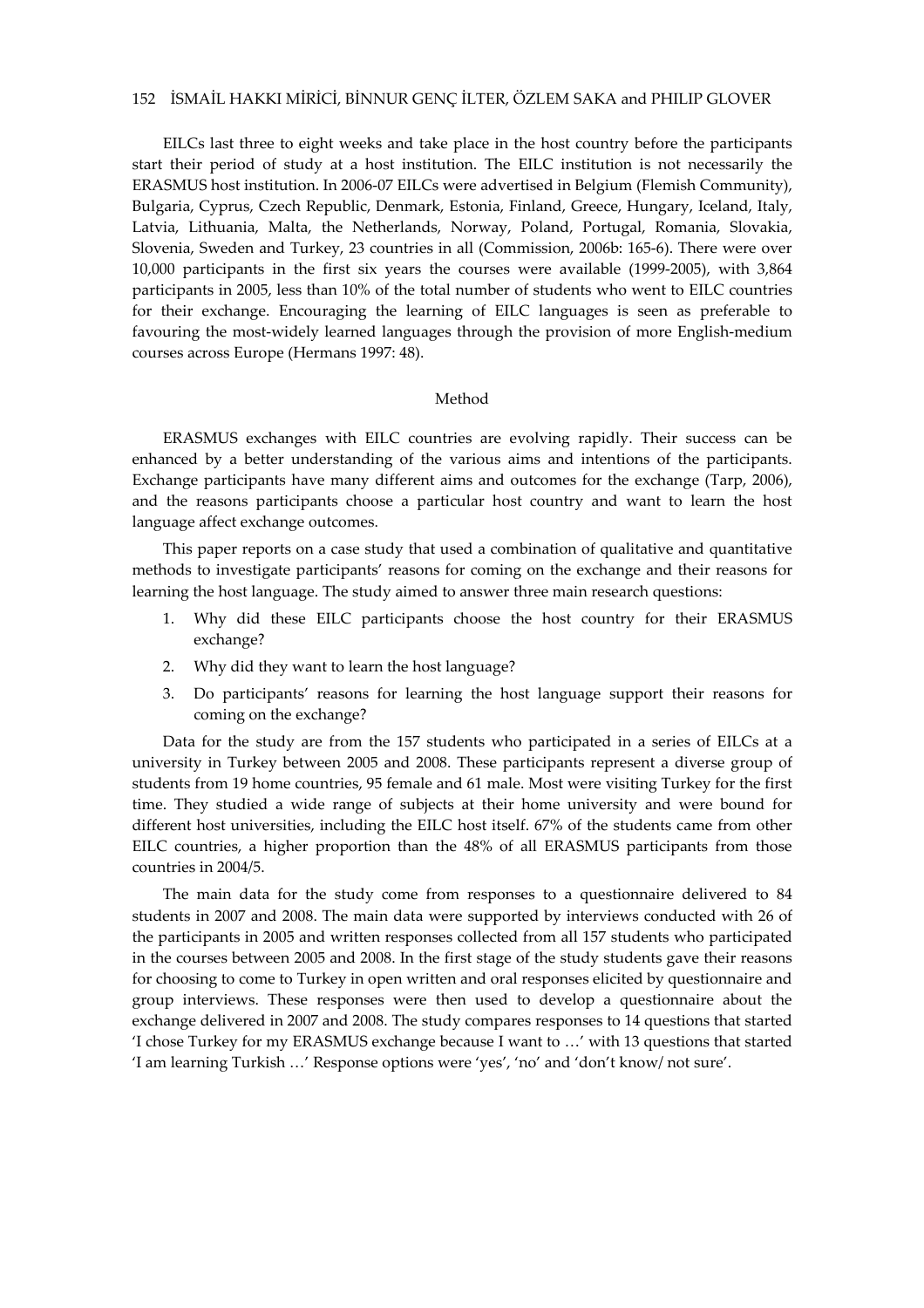### The EILC context

Course objectives are officially described as; ability to communicate in everyday life, ability to comprehend written and oral information/messages and ability to perform academic activities in the language. Further objectives are an introduction to the local culture and way of life, integration into an international group of students and contacts with local students'.

Within these broad terms of reference design for this specific course was based on the Common European Framework of Reference for Languages, or CEFR (Council of Europe 2001). The CEFR informed course objectives, content, teaching procedures, assessment practices and materials: objectives targeted A1 level in the framework (Council of Europe 2001: 26-29); content was based on domains of language use (Council of Europe 2001: 48-49); teaching procedures aimed to be interactive and communicative (Council of Europe 2001: 167); assessment was based on the skills of speaking, listening, reading and writing (Council of Europe 2001: 177-197); a special package of materials was produced to cater for the specific needs of university students ((Mirici et al., 2007). As complete beginners could not be expected to function exclusively in the host language, English was the medium of communication. The overall aim of the course was to provide a stimulating and motivating introduction to Turkish language and culture and participants' feedback showed these aims were achieved.

Searching for additional guidelines for course design, a review was conducted of 14 EILCs offered by other institutions in Sweden, Portugal, Hungary and Turkey. The review identified common course elements in grammar and vocabulary, but texts, skills, materials and testing varied greatly between courses. Six different ways of defining skills for the courses were used, ranging from 'oral skills' through 'pronunciation, grammar and vocabulary' and 'speaking and writing skills' to 'speaking, listening reading and writing'. Texts were not mentioned in five courses, and where they were mentioned they were either defined as teaching materials, 'from textbooks and other materials' or used vague terms such as 'simple', 'diversified' or even 'complex', although two courses mentioned 'carefully graded' and 'specially developed'. Course materials were not mentioned by 5 courses. Most courses appeared to use a combination of materials from different sources put together for the course. Only one mentioned a specific course book. Testing was only mentioned by two courses: 'oral and written, and translation into English' and 'Understanding of new language information, memorization and usage are tested'.

In a situation where international recognition of standards by home universities is potentially problematic, the variety in course design and the lack of clarity in assessment procedures is a cause for concern, particularly when ECTS credits are awarded. EILC courses have common aims and objectives and are intended for groups of students with similar needs, so the variety is surprising given the existence of the CEFR. Only one of the 14 courses reviewed mentioned the CEFR. Recognition is one factor that may influence the motivation of students and perceptions concerning the success of the exchange.

### Results

The reasons the students gave for choosing the host country were matched with the categories in the literature review; mobility, competences and understanding (see Table 1). Reasons for choosing to come to Turkey are shown in Table 2, grouped according to whether they relate to mobility, competences or understanding.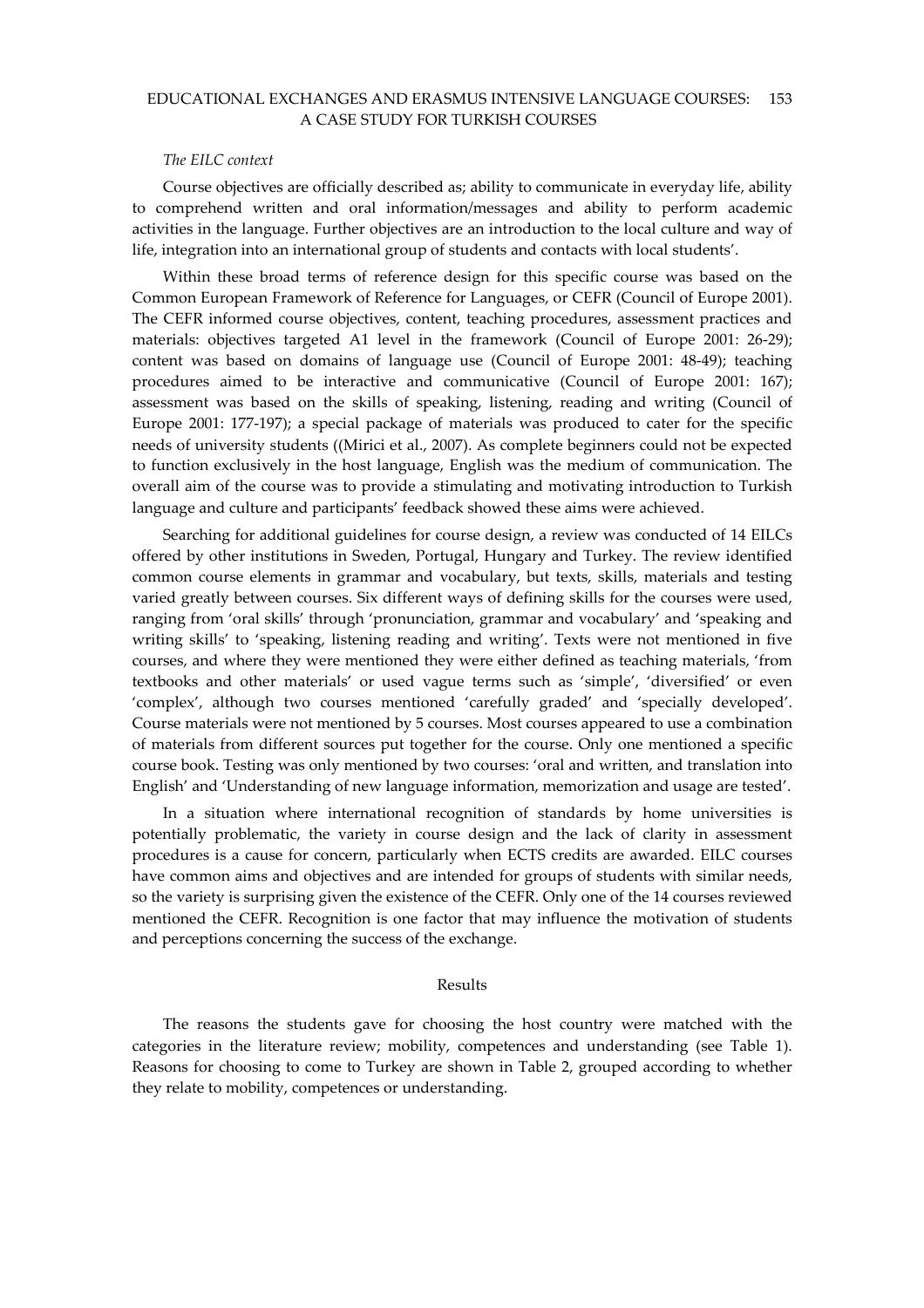Table 2

Students' Reasons for Choosing Turkey for the ERASMUS Exchange  $(n=84)$ 

| I chose Turkey for my ERASMUS exchange because I want to        |             | No             | Unsurel no<br>response |
|-----------------------------------------------------------------|-------------|----------------|------------------------|
| Mobility responses                                              |             |                |                        |
| experience a different educational context.                     | 72 (86%)    | 4              | 8                      |
| visit Turkey more in the future                                 | 63 (75%)    | $\mathbf{1}$   | 20                     |
| improve my future employment prospects in my home country.      | 57 (68%)    | 3              | 24                     |
| improve my future employment prospects outside my home country. | 56 (67%)    | $\overline{4}$ | 24                     |
| get better quality education than in my home university.        | 20(24%)     | 26             | 38                     |
| work in Turkey in the future.                                   | 13(15%)     | 12             | 59                     |
| Competence responses                                            |             |                |                        |
| experience a different culture.                                 | 84 (100%)   | $\theta$       | $\theta$               |
| learn a new language.                                           | 84 (100%)   | $\theta$       | $\theta$               |
| know more about Turkey.                                         | 83 (99%)    | $\theta$       | 1                      |
| learn new life skills.                                          | 81 (96%)    | $\mathbf{1}$   | $\overline{2}$         |
| learn new academic skills.                                      | 71 (85%)    | 4              | 9                      |
| Understanding responses                                         |             |                |                        |
| improve international understanding.                            | 81 (96%)    | $\mathbf{1}$   | 2                      |
| know myself better.                                             | 71 (85%)    | 8              | 5                      |
| change my opinions and outlook.                                 | 50 $(60\%)$ | 6              | 28                     |

The most popular reasons for participating in the exchange relate to competence enhancement. All or nearly all the students expressed a desire to experience different cultures in general, or to experience Turkey as a different or unusual culture, or to know more about Turkey. Verbal responses mentioned; 'living with a completely unfamiliar culture and environment', 'Turkey is a rapidly developing country with interesting culture different from most of Europe' and 'because I have never been to Turkey'. All the students said they wanted to learn a new language, and verbal reasons given included: 'Learn a non-Indo-European language', 'Just because I love learning new foreign languages' and 'To study the relations between culture and language and common characteristics of a language'. Eighty-six percent also wanted to learn new academic skills.

Mobility is given as a reason for joining the exchange by between 67% and 86% of the students. The most popular type of educational mobility chosen is in the contrastive category of experiencing a different educational context. Only a quarter of the students chose the 'adaptive' or better learning option, and they were from the fields of tourism, cross-cultural studies or sport, indicated by comments such as 'I'm interested in Turkey because I'm studying tourism management', 'I want to write my thesis about Turkish politics' and even 'I am going to an excellent university in my subject… a great place to study'. Responses also mentioned integrative mobility, where participants join an international community, noting the value of meeting peers from many different European countries 'to experience different cultures through other participants', 'Meeting new people from different countries' and 'Interacting with people of my age coming from all over the world'. As for employment mobility, two thirds of respondents said future employment prospects in the home country or abroad were a reason for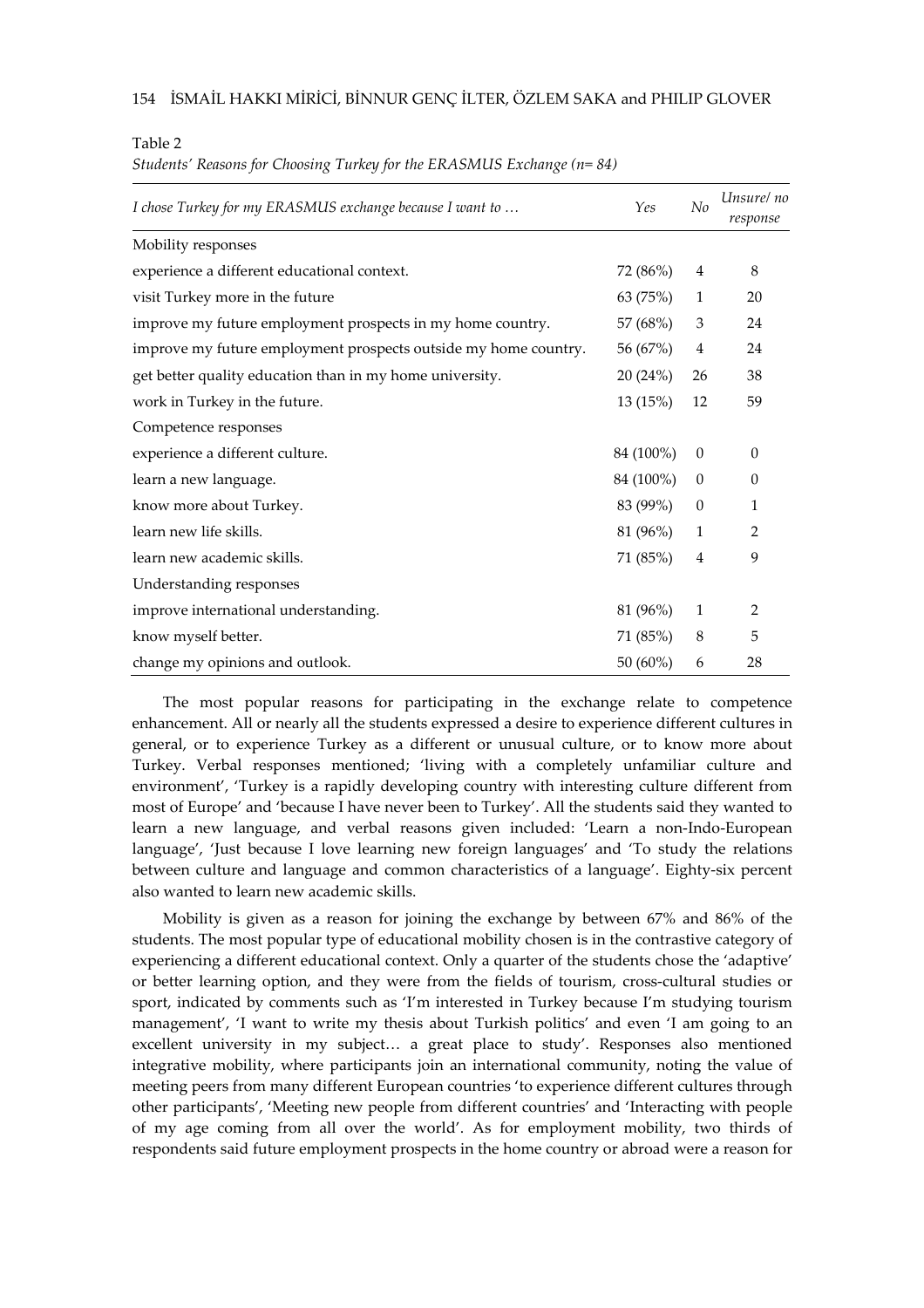coming on the exchange, adding comments such as 'To search employment opportunities outside home country' or 'I want to work in Embassies', but only 15% considered the possibility of future employment in Turkey.

In the understanding category, whilst nearly all participants gave improving international understanding as a reason, and 85% said they wanted to know themselves better, fewer, at 60%, gave changing their outlooks and opinions as a reason. Those who talked about knowing more or understanding better gave comments such as 'It is really important to get to know other countries' culture, climate, language, habits.', 'understand something of the Turkish point of view' and 'I can get to know the Islamic religion from inside, it could help to understand other cases, for example conflict in Arab countries'. Comments relating to change or personal growth mentioned 'try something new and challenge myself', 'when you are abroad for several months you look different at things back home, you have a point of comparison', 'to fight against growing Islamophobia in Europe' and 'to understand a greater diversity of cultures from the ones that are shown as the old Europe (French, British) therefore being able to respect the still unknown ways of life and thinking from some countries in the East'.

The largest number of students, then, saw the exchange as a means of enhancing their personal competences. Mobility was the second most popular, with somewhat fewer choosing understanding as a reason for coming on the exchange.

Reasons for learning Turkish fall into similar categories, and are shown in Table 3. The most popular reasons for learning Turkish relate to competences and mobility, and fewer participants gave reasons for language learning that went beyond supporting basic needs.

| I am learning Turkish                                                |          | No           | Unsure/no<br>response |
|----------------------------------------------------------------------|----------|--------------|-----------------------|
| Mobility                                                             |          |              |                       |
| to help me travel in Turkey.                                         | 82 (98%) | $\theta$     | $\overline{2}$        |
| for basic survival in Turkey.                                        | 80 (95%) | 4            | $\theta$              |
| to help my studies in Turkey.                                        | 64 (76%) | 12           | 8                     |
| to help my future employment prospects.                              | 38 (45%) | 17           | 29                    |
| Competences                                                          |          |              |                       |
| to help me gain experience of Turkish culture.                       | 82 (98%) | $\theta$     | $\overline{2}$        |
| to help me make contact with Turkish people outside the university.  | 78 (93%) | $\mathbf{1}$ | 5                     |
| to help me make contact with Turkish students at my host university. | 75 (89%) | $\mathbf{1}$ | 8                     |
| because it is good to know more languages.                           | 72 (86%) | 6            | 6                     |
| so that I can know more about Turkey.                                | 65 (77%) | 13           | 6                     |
| to help me read newspapers and magazines.                            | 51 (61%) | 14           | 19                    |
| Understanding                                                        |          |              |                       |
| to help me show that I have a positive attitude to Turkey.           | 66 (79%) | 5            | 13                    |
| to help me change my opinions and outlook.                           | 54 (64%) | 8            | 22                    |
| so that I can know more about myself.                                | 49 (58%) | 20           | 15                    |

# Reasons for Learning Turkish (n=84)

Table 3.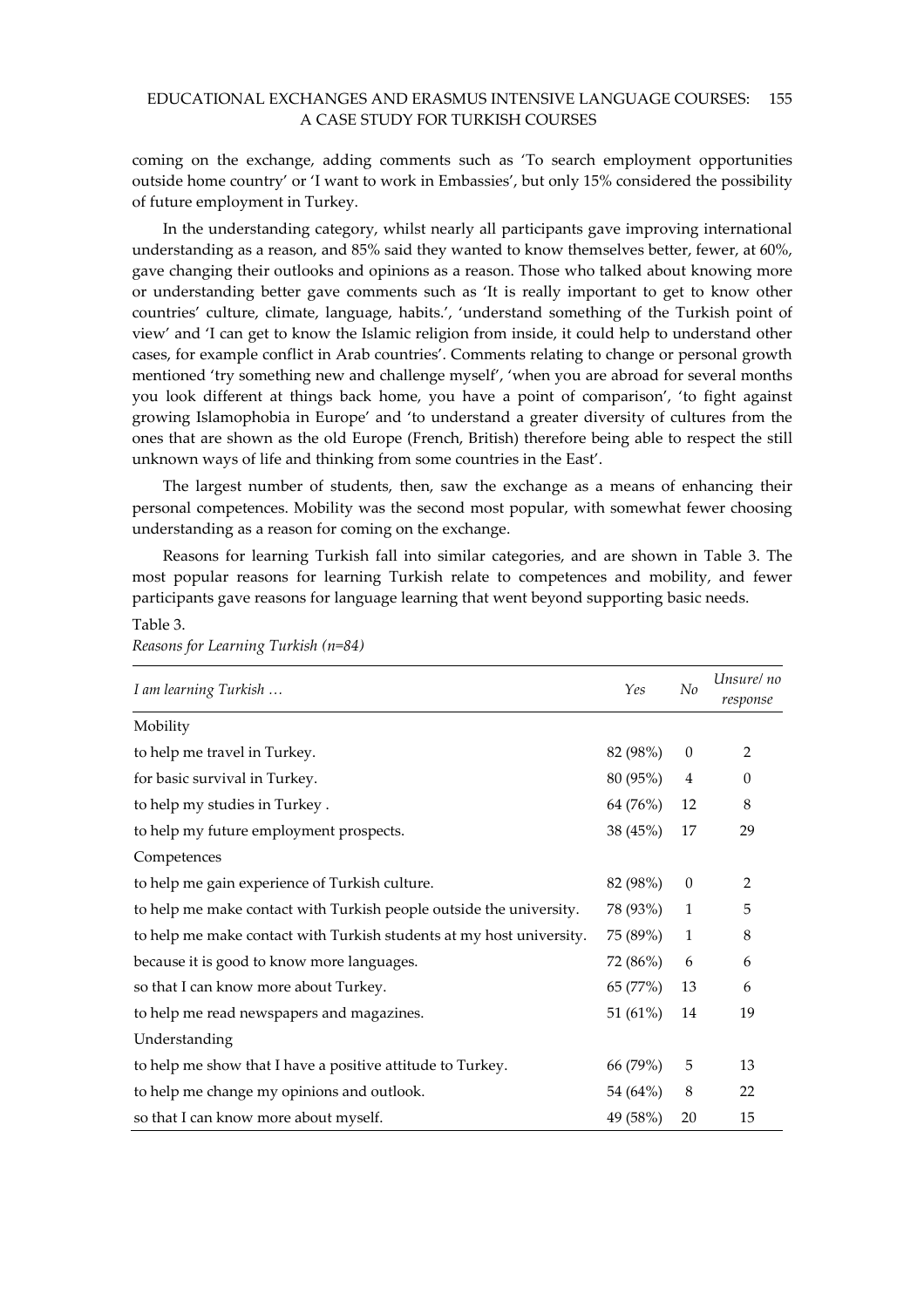# 156 İSMAİL HAKKI MİRİCİ, BİNNUR GENÇ İLTER, ÖZLEM SAKA and PHILIP GLOVER

The reasons for learning Turkish chosen by the largest number of students are in the competences category. Turkish is learned as it enables students to learn from contact with Turkish culture and Turkish people and to know more about Turkey. Fewer said they were learning Turkish to read newspapers and magazines. Mobility is also given as a reason for learning Turkish by nearly all the students insofar as it supports travel and survival. Three quarters hope Turkish will help their studies, but less than half see Turkish as helpful for future employment. As for understanding, whilst 79% say that they are learning Turkish to show a positive attitude towards the host country, fewer see the language as making a contribution to changing opinions (64%) and knowing more about themselves (58%). The students gave far fewer verbal responses about their reasons for learning Turkish.

### Discussion

Three points emerge from looking at the students' reasons for coming on the exchange alongside their reasons for language learning. The first point concerns the contribution that the Turkish language can make to the wider aims of the exchange. The second point concerns the contribution that language learning can make to learning during the exchange. The third point concerns how some students see the contribution that language learning can make to their other exchange aims.

The Turkish language contributes to overall exchange aims in a number of ways. Language learning supports mobility by facilitating survival and travel. Language learning supports competence development by assisting studies and enabling students to make contact with Turkish people. Language learning is seen as supporting better understanding by contributing to self-awareness, assisting change and helping the students show a positive attitude. These exchange aims are shared by individual participants, home and host universities alike, and the contribution that language learning can make is recognised by the great majority of the EILC participants.

Most of the students can identify a number of reasons for participating in the exchange and for learning Turkish. It seems, then, that most students think that language learning makes an important contribution to their overall exchange aims. Most students say that learning Turkish assists mobility by making it easier to move around the host country and satisfy basic survival needs. They see learning Turkish as a valued competence in itself, although not for future employment for many, and learning Turkish helps the students learn about Turkey by facilitating social contact. They think learning Turkish can help understanding by enabling most students to show a positive attitude to Turkey, change their own opinions and outlook and know more about themselves.

Furthermore, language learning can contribute to the academic success of the exchange in a number of ways. Language continues to play an important role during the exchange period, and after the exchange period too, if longer-term links are to be developed by the individual. The four-week course itself makes important contributions, but language learning needs to continue for students to be able to support their studies and make good contacts with Turkish people.

Finally, however, it should be noted that although most students see the contribution of language to many aspects of the exchange, between one third and a half of the participants do not see language learning as supporting the development of understanding though selfknowledge and a change of outlook. Whilst all or nearly all of the students saw language learning as a new competence and supported mobility for immediate survival and travel needs, a number of students did not see learning the host language as a way of supporting some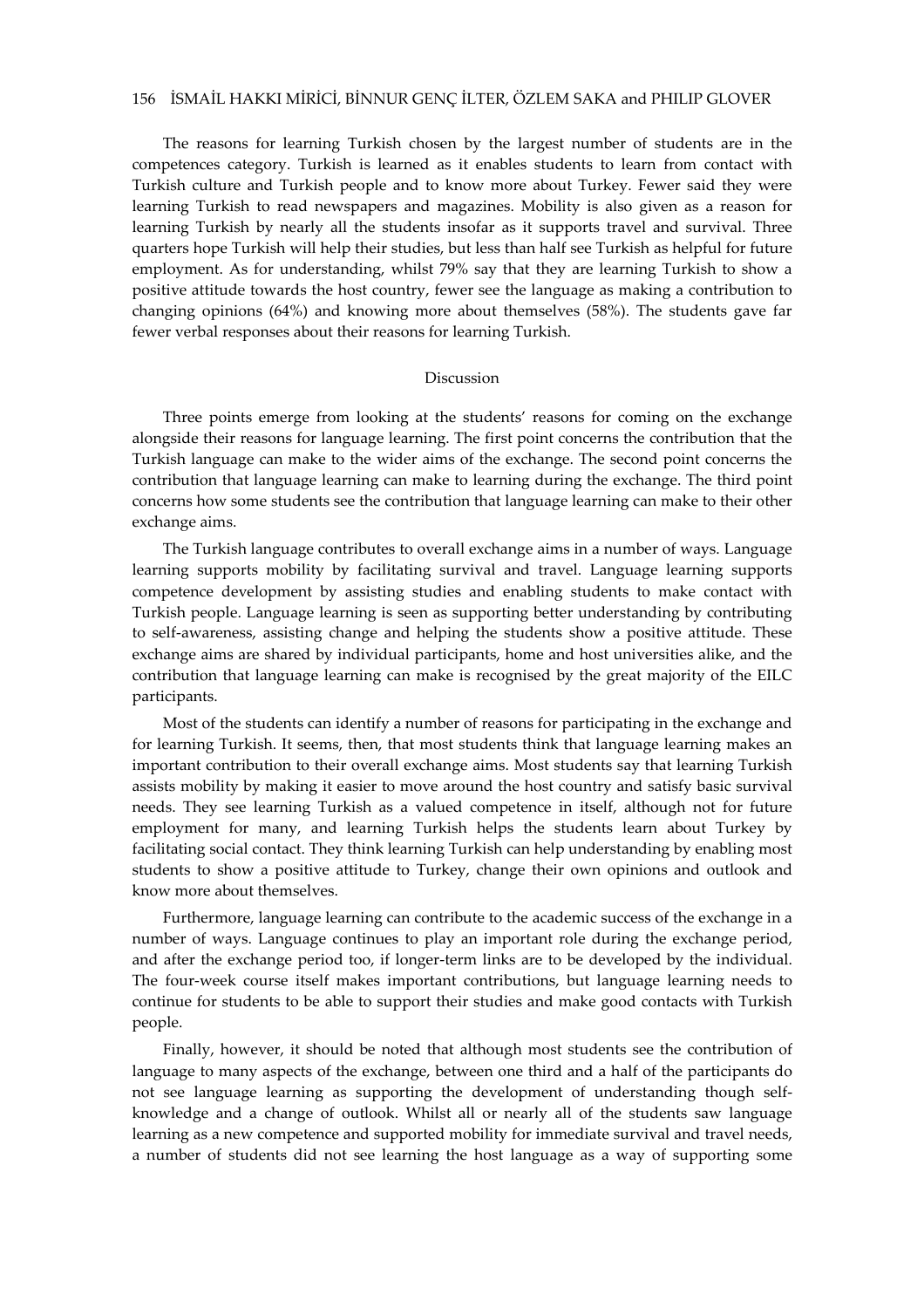educational or cultural objectives, which are arguably the greatest benefits that an exchange can bring. In particular, one third did not see language as contributing to a change in opinions and outlook, and 42% did not see learning Turkish as making a contribution to self-knowledge. The fact that the questionnaire was administered on the first day of the course, when exchange enthusiasm and ambitions are likely to be high (Pearson-Evans, 2006), suggests that student's desire to learn Turkish may diminish during the exchange. Some students do not seem to see learning the host language as an integral part of the exchange experience. Even so, at the start of the exchange, at least, it does not seem to be the intention of many participants to establish long-term study or work relations with the host language or culture by learning Turkish to a high level. This may be a cause for some concern as consideration for people from the host country is an important element in exchange success (Jackson 2006: 145).

## Conclusions

There has been much debate over the value of international exchanges, with arguments over the extent to which benefits merit the resources expended, and whether gains are personal or beneficial to the wider community (Messer and Wolter, 2006: 15). Findings in this study suggest that there are many gains that are both personal and of great benefit to society as a whole, offering an opportunity to work against 'the clash of civilisations' as one participant put it. If exchanges with EILC countries are worth pursuing, then, they deserve to receive attention for their further development. The EILC course is one opportunity to promote the value and importance of language learning for the exchange, but a number of other complementary steps would also be beneficial. The role of language and intercultural learning on international exchanges could be enhanced in three areas: training, recognition, and integration.

More training for language learning could take place before and during the exchange period. Home and host universities could encourage language learning and emphasise the value of language for achieving positive exchange outcomes. Language still seems to be regarded as an optional extra on exchanges, as shown by the low level of participation in EILCs (less than 10 per cent), and by the reluctance of home universities to value language learning by recognizing additional language learning as part of the study agreement.

More recognition for language learning would represent a major encouragement and incentive for language learning. Language learning could become a more important part of study plans during the exchange. Universities could provide greater recognition for language learning achievements in EILC contexts by accepting that low levels of proficiency achieved in the few months of the exchange were a valid and valuable gain. Recognition of learning achievements at A1 or A2 level would also fit with moves in Europe's towards valuing the learning of additional languages in a lifelong learning context, and towards establishing plurilingualism as a principle.

An additional factor arising from the medium of instruction concerns recognition. The validity of courses that are delivered in Turkish, but mediated through the support of an English-speaking staff member need to be researched and best practices established and shared. Reluctance by some universities to recognise English-mediated courses of study represents a threat to the success of these international exchanges and will reinforce the dominance of Europe's most-taught languages. This in turn will undermine efforts to promote a diversity of language learning in Europe.

Recognition in turn would be encouraged by the wider use of common standards through the Common European Framework of Reference for Language Learning. A common framework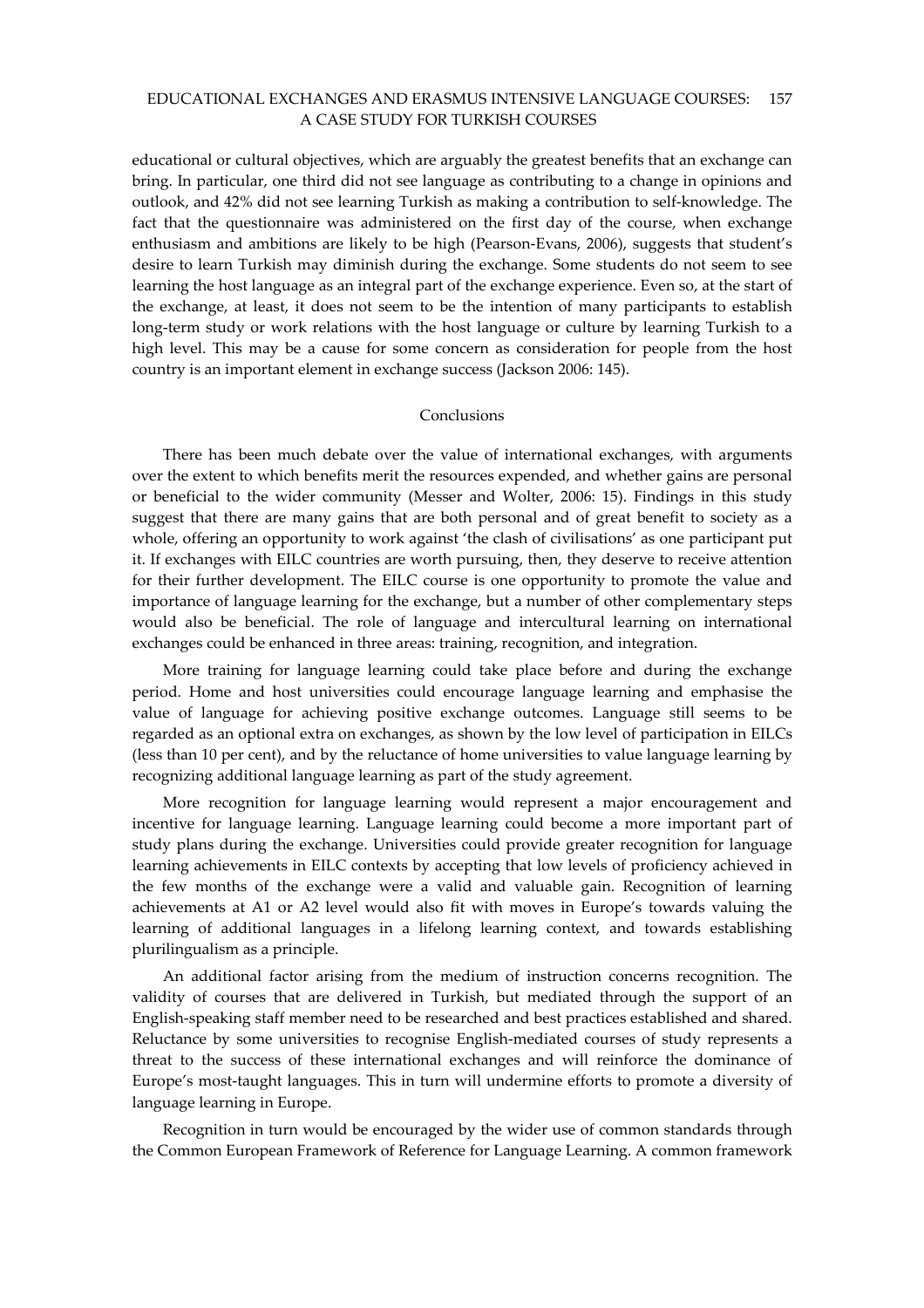need not be imposed, but could be encouraged by the Commission by including references to the CEFR in course requirements. References to the CEFR would contribute to the development of standards across the EU, particularly when they are accompanied by detailed and validated measures relating examinations to the CEFR (Europe, 2003). Integration and standard setting would respond to the 'growing need for establishing mechanisms suitable to make appropriate decisions on the equivalence of competences acquired by mobile students' (Teichler, 2004a: 15).

Language learning supports and can enhance the achievement of exchange aims, but success is not guaranteed. Positive steps need to be taken to increase the likelihood of success and encourage the learning of Europe's so-called 'least-used and taught' languages. Such steps are in the interests of Turkey, the individual students, their institutions and the wider European community.

### References

- Ayano, M. (2006) Japanese students in Britain. In Byram, M. & Feng, a. (Eds.) Living and Studying Abroad Research and Practice. Clevedon, Multilingual Matters.
- Brumfit, C., Myles, F., Mitchell, R., Johnston, B. & Ford, P. (2005) Language Study in Higher Education and the Development of Criticality. International Journal of Applied Linguistics, 15, 145-167.
- Byram, M. & Feng, A. (Eds.) (2006) Living and Studying Abroad Research and Practice, Clevedon, Multilingual **Matters**
- Commission, E. (2006a) Erasmus Intensive Language Courses (EILC) 2006-2007. European Communities, 1995-2006.
- Commission, E. (2006b) Erasmus Intensive Language Courses (EILCS) 2006-2007, General Information.
- Corbett, A. (2003) Ideas, Institutions and Policy Entrepreneurs: towards a new history of higher education in the European Community. European Journal of Education, 38, 315-330.
- Dlaska, A. (1999) Suggestions for a subject-specific approach in teaching foreign languages to engineering and science students. System, 27, 401.
- Europe, C. O. (2003) Relating language examinations to the Common European Framework. DGIV/EDU/LANG(2003)11 ed. Strasbourg, Council of Europe, Language Policy Division.
- Fernandez, O. (2005) Towards European Citizenship through Higher Education? European Journal of Education, 40, 59-68.
- Hermans, S. (1997) Promoting foreign language competence in the European Community: The LINGUA programme. World Englishes, 16, 45-55.
- Jackson, J. (2006) Ethnographic Pedagogy and Evaluation in Short-term Study Abroad. In Byram, M. & Feng, A. (Eds.) Reciprocal Adjustment by Host and Sojourning Groups: Mainland Chinese Students in Hong Kong. Clevedon, Multilingual Matters.
- Maiworm, F. (2001) Erasmus: Continuity and Change in the 1990s. European Journal of Education, 36, 459- 472.
- Messer, D. & Wolter, S. C. (2006) Are student exchange programs worth it? Higher Education, 17.
- Mirici, İ. H., Saka, F. Ö., İlter, B. G. & Glover, P. (2007) Yabancılar İçin Türkçe, Ankara, Gazi Kitabevi.
- Papatsiba, V. (2005) Political and Individual Rationales of Student Mobility: a case-study of ERASMUS and a French regional scheme for studies abroad. European Journal of Education, 40, 173-188.
- Papatsiba, V. (2006) Study Abroad: the Experience of Cultural Distance and Proximity: French Erasmus Students. In Byram, M. & Feng, A. (Eds.) Reciprocal Adjustment by Host and Sojourning Groups: Mainland Chinese Students in Hong Kong. Clevedon, Multilingual Matters.
- Pearson-Evans, A. (2006) Recording the Journey: Diaries of Irish Students in Japan. IN Byram, M. & Feng, A. (Eds.) Living and Studying Abroad Research and Practice. Clevedon, Multilingual Matters.